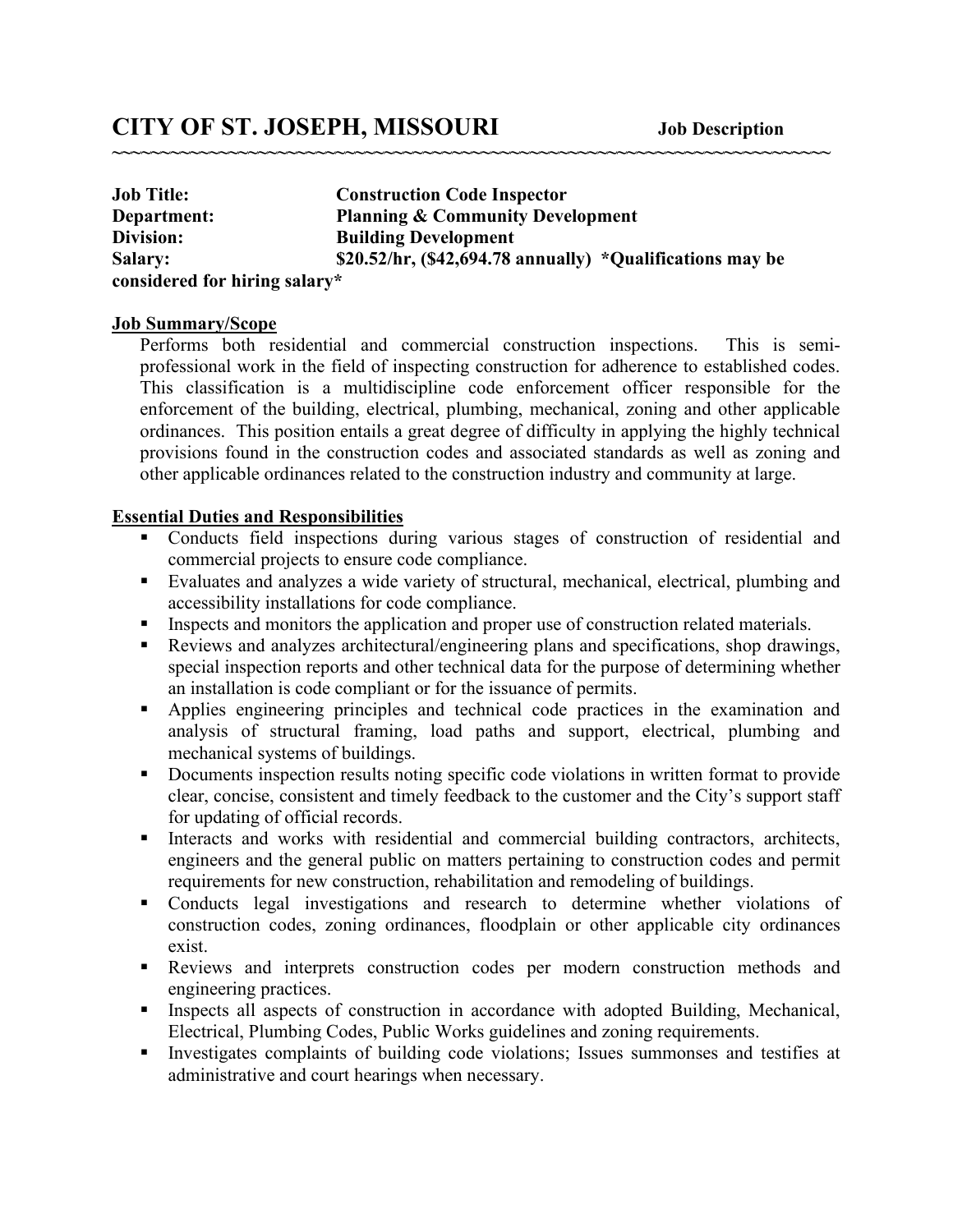- Interacts with and provides information to the general public regarding the adopted construction codes and city ordinances related to building and new construction requiring permits.
- Complete work documentation, data entry and perform research into city database.

## **Other Duties and Responsibilities**

- Provides backup for other Building Development inspectors when required.
- Reviews and analyzes architectural/engineering plans and documents for code compliance and approval before permits are issued.
- **Provides expert witness testimony for the City in dangerous building hearings and** court cases as required.
- Participates, as needed, in supporting formal board meetings and activities.
- **Provides recommendations to the Building Official which may result in decisions on** code variances and/or changes.
- **Performs all other related duties as assigned.**

# **Employee Behavior and Conduct**

City employees shall conduct themselves in a professional manner and shall exhibit and extend such professional conduct appropriate for the circumstances to those with whom they come into contact both internally and externally during the performance of their duties. Examples of professional conduct include, but are not limited to, being communicative, informative, fair, honest and respectful.

### **Technical Skills and Abilities**

- Must demonstrate knowledge of the materials, methods and practices involved in the construction trade standards, inspection practices, testing devices and corrective measures applicable to municipal codes; legal aspects of inspection; basic computer operation.
- Must demonstrate ability to develop and maintain a professional image; deliver quality service in a manner that minimizes conflict; work under stressful conditions; defuse hostile situations and resolve conflict; accept direction and work independently; apply independent judgement based on sound reasoning and logical thinking; enter and maintain inspection data on computer system; read maps and navigate the city.
- Knowledge of the building, electrical, plumbing and mechanical codes and construction technics and practices pertaining to the construction industry. Knowledge of zoning laws and city ordinances related to buildings and construction.
- Ability to read and understand blueprints, and construction documents conducting on site field inspections of buildings using the building plans; interpreting plan notes and code requirements related to the plans and project.
- Three to five years prior experience in related field preferred.

### **Certificates/Licenses/Special Requirements**

- Must possess a valid State issued driver's license.
- Must pass a background check and pre-employment drug screening as prescribed by the City.